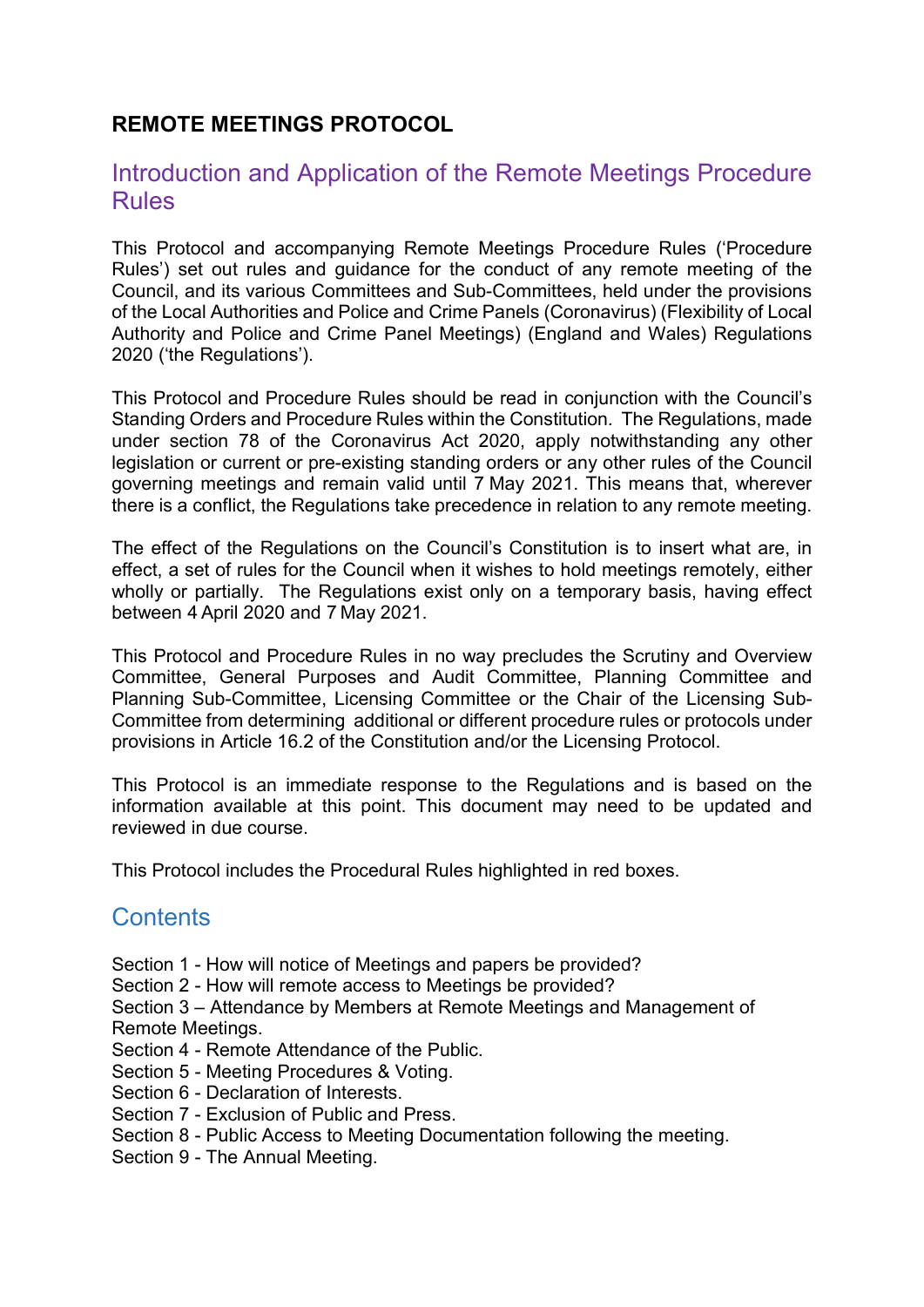# 1 How will notice of Meetings and papers be provided?

1.1 The proper officer will give the requisite notice to the public of the time of the meeting, and the agenda, together with details of how to join the meeting which will be be available on the Council's website https://democracy.croydon.gov.uk/mgCalendarMonthView.aspx?GL=1&bcr=1&utm\_ source=interaction&utm\_medium=find-it&utm\_campaign=council-meetings

1.2 Members will be notified of a remote meeting by e-mail and all agenda papers will be available on the Council's website and via the agenda software or other electronic means as appropriate.

1.3 The 'place' at which the meeting is held may be at a Council building or may be where the organiser of the meeting is located or may be an electronic or a digital or virtual location, a web address or a conference call telephone number; or could be a number of these combined. The meeting may also be held in a meeting room or Chamber with a proportion of the membership and any participating public additionally attending remotely.

# 2 How will remote access to Meetings be provided?

2.1 Members and members of the press and public will be encouraged to use any video conferencing facilities provided by the Council to attend a meeting remotely.

2.2 If this is not possible, attendance may be through an audio link or by electronic means as referred to in Regulation 5(6)(c) of the Regulations.

2.3 Remote access for members of the public, press facilities and Members who are not attending to participate in the meeting, will be provided through webcasting, live audio streaming, or others means.

2.4 It is important to note that the public accessing the meeting by remote means, as described here, is different from the public attending to 'exercise a right to speak'. A technological failure removing the ability for the public to access the meeting by remote means renders the whole meeting incapable of proceeding. A member of the public who attends to exercise their right to speak and is unable to do so will only affect their item and will be dealt with at the discretion of the Chair as set out in Rule 4A(b).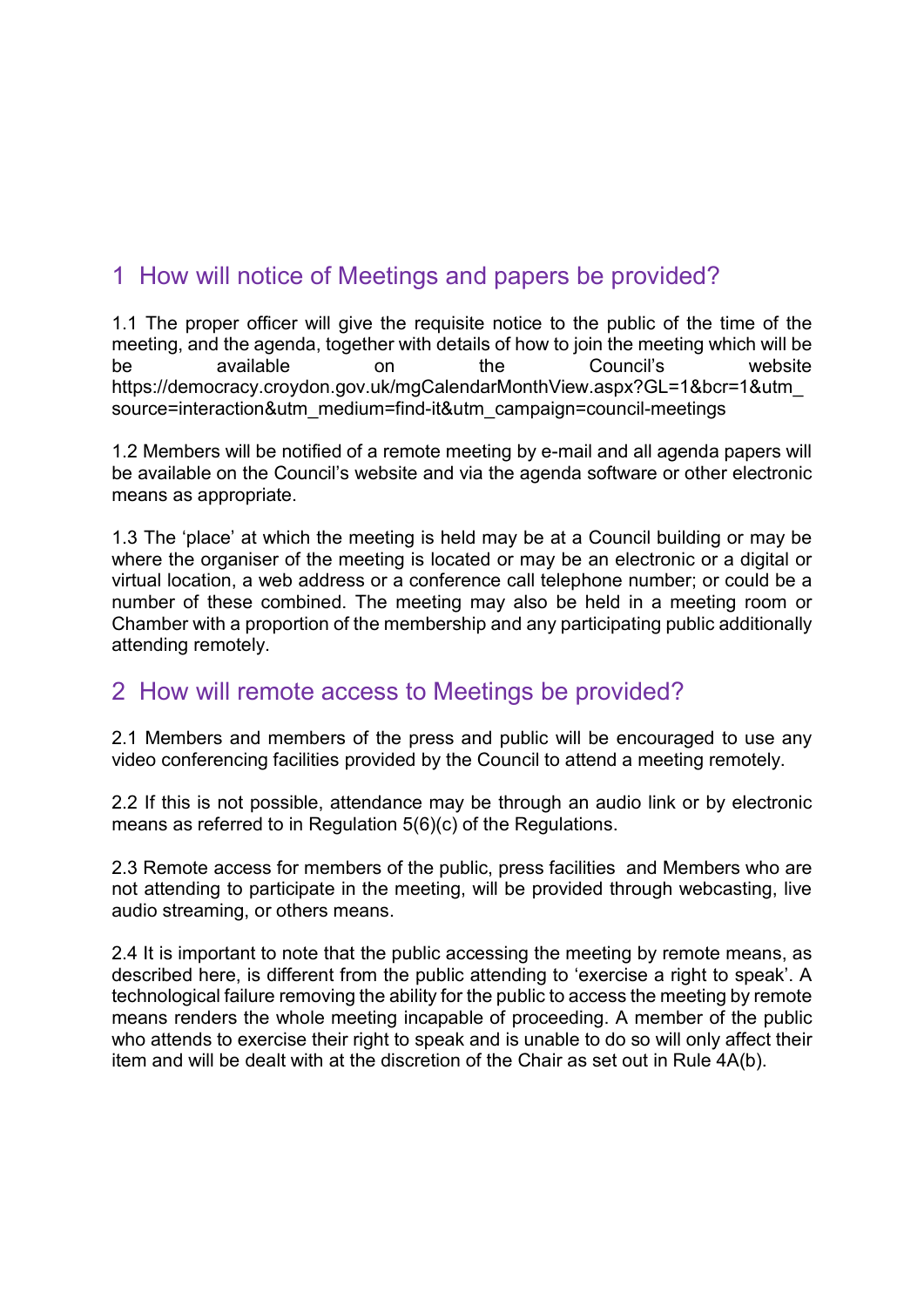# 3 Attendance by Members at Remote Meetings and management of Remote Meetings

3.1 Any Member participating in a meeting remotely must, when they are speaking, be able to be heard (and ideally seen) by all other Members in attendance, and the public must, in turn, be able to hear (and ideally see) those other Members participating.

3.2 In addition, a Member must be able to be heard (and ideally seen) by, and in turn hear, any members of the public entitled to attend the meeting and who exercise a right to speak at the meeting.

3.3 The Chair will normally confirm at the outset and at any reconvening of a committee or cabinet meeting that they can see and hear all participating members (this is unlikely to be practical for a meeting of full council). Any Member participating remotely should also confirm at the outset and at any reconvening of the meeting that they can see and hear the proceedings and the other participants

3.4 The attendance of those members at the meeting will be recorded by the Democratic Services Officer.

3.5 The normal quorum requirements for meetings as set out in the Council's Constitution will also apply to a remote meeting.

3.6 In the event of any apparent failure of the video, telephone or conferencing connection, the Chair should immediately determine if the meeting is still quorate:

- if it is, then the business of the meeting will continue; or
- if there is no quorum, then the meeting shall adjourn for a period specified by the Chair, expected to be no more than fifteen minutes, to allow the connection to be re-established.

3.7 Should any aspect of an individual's remote participation fail, the Chair may call a short adjournment of up to approximately five minutes to determine whether the connection can quickly be re-established, either by video technology or telephone in the alternative. If the connection is not restored within that time, the meeting should continue to deal with the business whilst this happens, providing the meeting remains quorate and the public are able to hear. In certain situations it may be possible to reorder the Agenda to allow the technological issue to be resolved

3.8 In the event of connection failure, the remote Member(s) will be deemed to have left the meeting at the point of failure and if the connection cannot be re-established to those Member(s) before the end of the meeting, then the presumption will be that the meeting should continue to deal with the item/s.

3.9 If the connection is successfully re-established, then the remote Member(s) will be deemed to have returned at the point of re-establishment.

3.10 If a connection to a Member is lost during a regulatory meeting, the Chair will stop the meeting to enable the connection to be restored. If the connection cannot be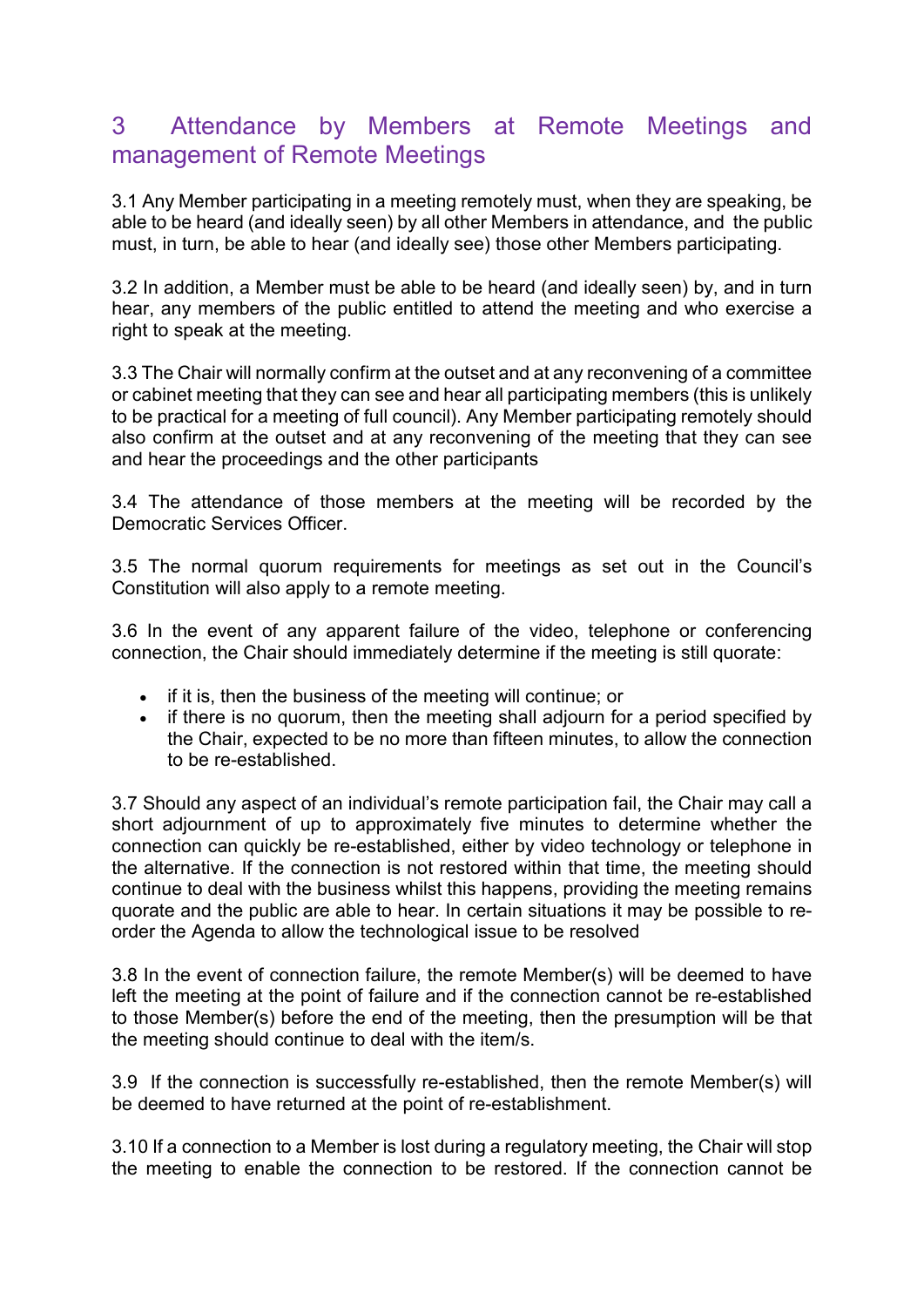restored within a reasonable time, the meeting will proceed, but the Member who was disconnected will not be able to vote on the matter under discussion as they would not have heard all the facts. A Member who disconnects and re-connects to the meeting due to technological issues is still 'present throughout' as long as any matters discussed during his/her absence are repeated.

3.11 Etiquette at the meeting is referred to further below.

3.12 The requirements set out in the Local Government Act 1972 section 85 which provide that "if a member of a local authority fails throughout a period of 6 consecutive months from the date of his last attendance to attend any meeting of the authority he shall unless the failure was due to some reason approved by the authority before the expiry of that period cease to be a member of the authority" continue to apply in relation to all "meetings of the authority" (which covers Committees and Sub-Committees, joint committees, joint boards or other bodies where the functions of the Council are discharged or that were appointed to advise the Council on any matter relating to the discharge of Council functions) including where these meetings are held remotely.

# 4 Remote Attendance of the Public

4.1 Any member of the public participating in a meeting remotely in exercise of their right to speak at Council or in regulatory or other meetings must meet the same criteria as members of the Council. Members of the public attending a meeting remotely must, likewise, when they are speaking be able to be heard (and ideally be seen) by all other Members in attendance, and the remote participant must, in turn, be able to hear (and ideally see) those other members participating be so heard and, where practicable, be seen by any other members of the public attending the meeting. If a member of the public exercising a right to speak is not able to access the remote meeting platform they may exercise their right to speak through audio means.

4.2 A process for determining access to the meeting will be conducted, which will include requiring advance notification from members of the public wishing to attend remotely. For those items of business, an invitation to participate in the remote technology will then be sent out in advance.

4.3 Alternatively, where it is not possible to provide a technological solution, standing orders will be produced that replace existing public speaking rights with public participation by receipt of representations in writing only. Submissions, petitions or questions received from the public can then be read out by the Chair or a supporting officer.

4.4 The Democratic Services Officer or meeting facilitator (see below) is able to mute the member of the public once they have spoken, and remove them from the remote meeting on the instruction of the Chair, in order to maintain the good administration of the meeting or to retain order.

4.5 Wherever possible a breakdown of the technology should not disadvantage the member of the public in remote attendance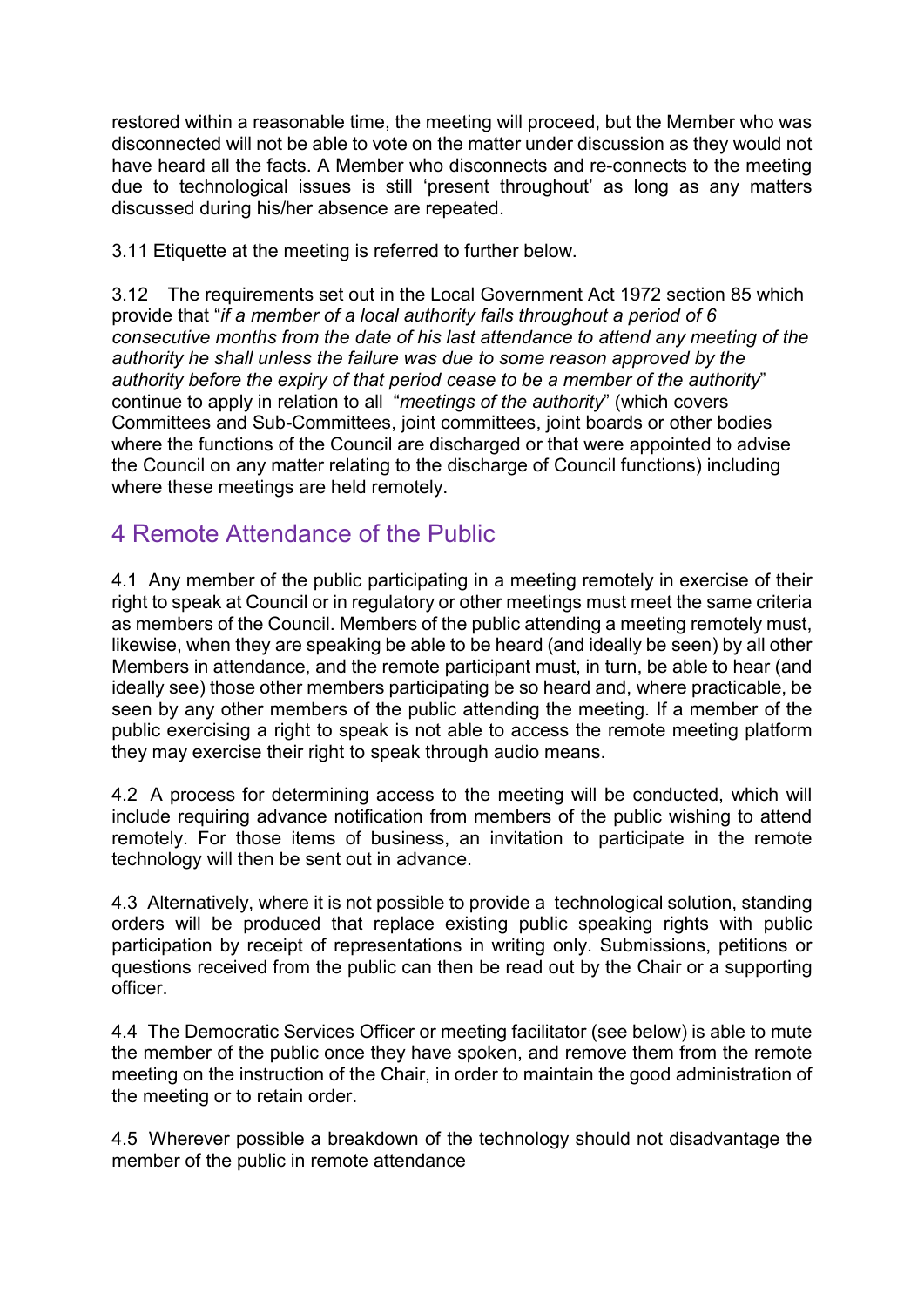# 5 Meeting Procedures

5.1 A meeting facilitator, who may be the Democratic Services Officer will be enlisted. Their role is to control the video, telephone or conferencing technology employed for remote access and attendance and to administer the public and Member interaction, engagement and connections on the instruction of the Chair.

5.2 Individual meeting Chairs will be consulted on how they would best like to manage debate in meetings and how Members should indicate that they wish to speak. The preferred method will be made clear at the start of the meeting. This may include the use of technological solutions where they are available. Chairs will be supported by officers where necessary.

5.3 In respect of key committees and at Cabinet meetings, it will assist the meeting if those Members who wish to speak on a particular item could indicate their wish to speak to the Chair and to the Democratic Services Officer in advance of the start of the meeting where possible. Political groups are also encouraged to co-ordinate this activity wherever possible in respect of full Council/Authority meetings and other meetings likely to result in a high number of requests to speak. This is particularly important if Members are unable to participate via video conference.

5.4 The Chair will follow the rules set out in the Constitution when determining who may speak, as well as the order and priority of speakers and the content and length of speeches in the normal way.

5.5 The Chair, at the beginning of the meeting, will explain the protocol for member and public participation and the rules of debate. The Chair's ruling during the debate will be final.

5.6 Members are asked to adhere to the following etiquette during remote attendance at a meeting:

- Committee members are asked to join the meeting no later than fifteen minutes before the start to allow themselves and the meetings facilitator or Democratic Services Officers the opportunity to test the equipment.
- Any camera (video-feed) should show a non-descript background or, where possible, a virtual background and members should be careful to not allow exempt or confidential papers to be seen in the video-feed.
- Type their name on joining the meeting in full, e.g., "Cllr Joanne Smith" (where the technological solution employed by the authority enables this).
- All Members to have their video turned off and microphones muted when not talking.
- Individual meeting Chairs will indicate their preferred method for Members to signify a wish to speak at the start of each meeting. Only speak when invited to by the Chair.
- Only one person may speak at any one time.
- Turn on the microphone and also the video-feed (if available or unless speaking to a diagram, presentation slide or drawing), then state your name before you make a comment.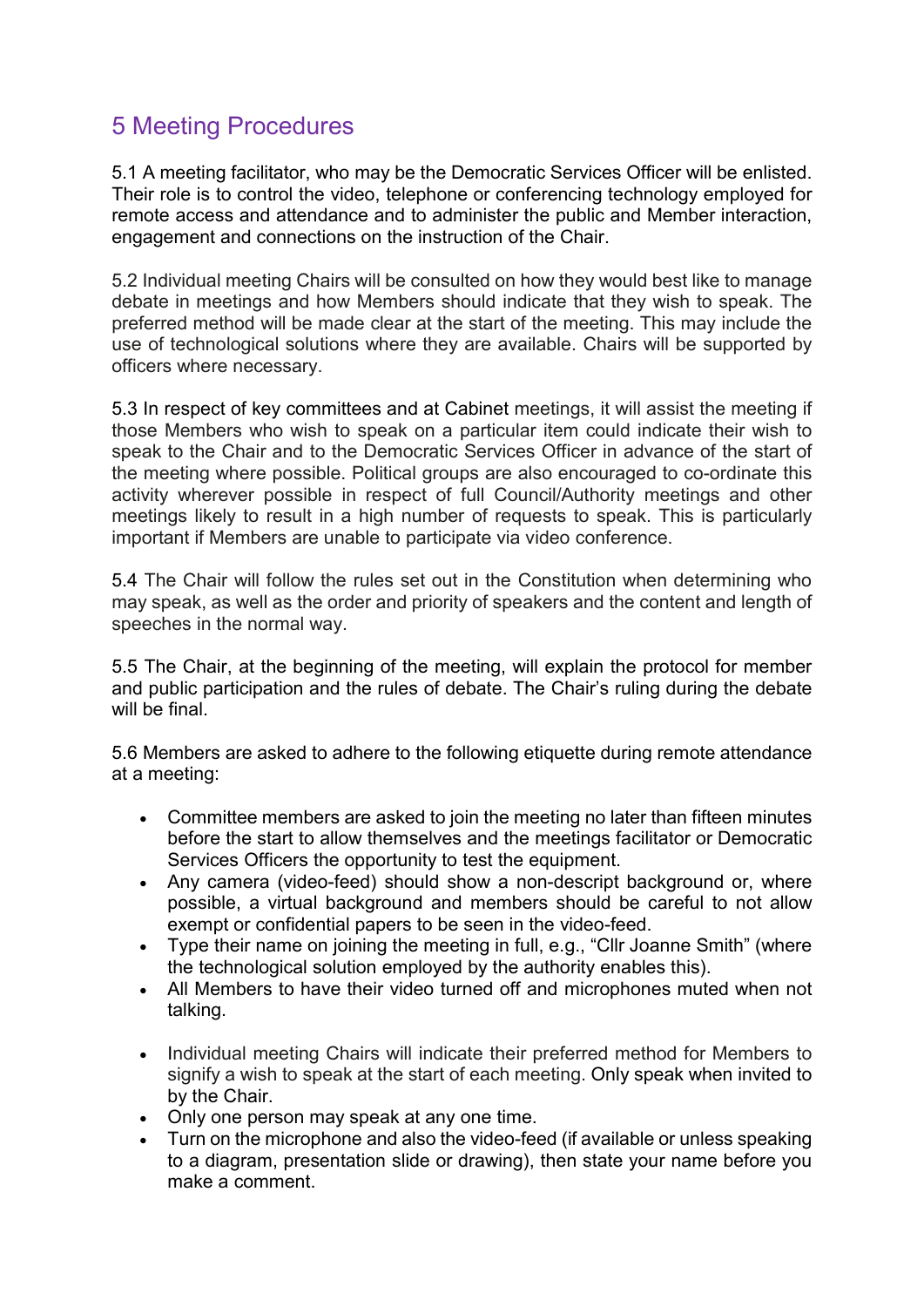When referring to a specific report, page, or slide, mention the report, page, or slide so that all members have a clear understanding of what is being discussed at all times.

5.7 Where members of the public are exercising speaking rights at the meeting via remote attendance, the Chair will as part of their introduction explain the procedure for their participation which will reflect those relevant elements of the above. Members of the public must adhere to this procedure otherwise they may be excluded from the meeting.

5.8 When the Chair is satisfied that there has been sufficient debate and (if the rules of the meeting require) there is a proposer and seconder for the item being discussed the Chair will progress to making a decision. Unless a Recorded Vote is called, the method of voting will be at the Chair's discretion and will be by one of the following methods:

- a vote by electronic means; or
- an officer calling out the name of each member present with:
	- members stating 'for', 'against', or 'abstain' to indicate their vote when their name is called;
	- the Democratic Services Officer clearly stating the result of the vote and the Chair then moving onto the next agenda item;
- by the general assent of the meeting.

5.9 Details of how Members voted will not be kept or minuted unless a Recorded Vote is called. Where a Recorded Vote is requested the Chair will ask members in turn to signify verbally whether or not they support that request.

# 6 Declaration of Interests

6.1 Any Member participating in a remote meeting who declares a disclosable pecuniary interest, or other declarable interest, in any item of business that would normally require them to leave the room, must also leave the remote meeting. Their departure will be confirmed by the Democratic Services Officer or meeting facilitator, who will invite the relevant Member by link, email or telephone, to re-join the meeting at the appropriate time.

# 7 Exclusion of Public and Press

7.1 There are times when council meetings are not open to the public, when confidential, or "exempt" issues (as defined in Schedule 12A of the Local Government Act 1972) are under consideration. Where the technology is available, the Democratic Services Officer or meeting facilitator will ensure that there are no members of the public in remote attendance or remotely accessing the meeting are able to hear or see the proceedings once the exclusion has been agreed by the meeting.

7.2 Each Member and officer in remote attendance must ensure and verbally declare that there are no other persons present who are not entitled to be (either hearing or seeing) consideration of such items, and/or recording the proceedings.